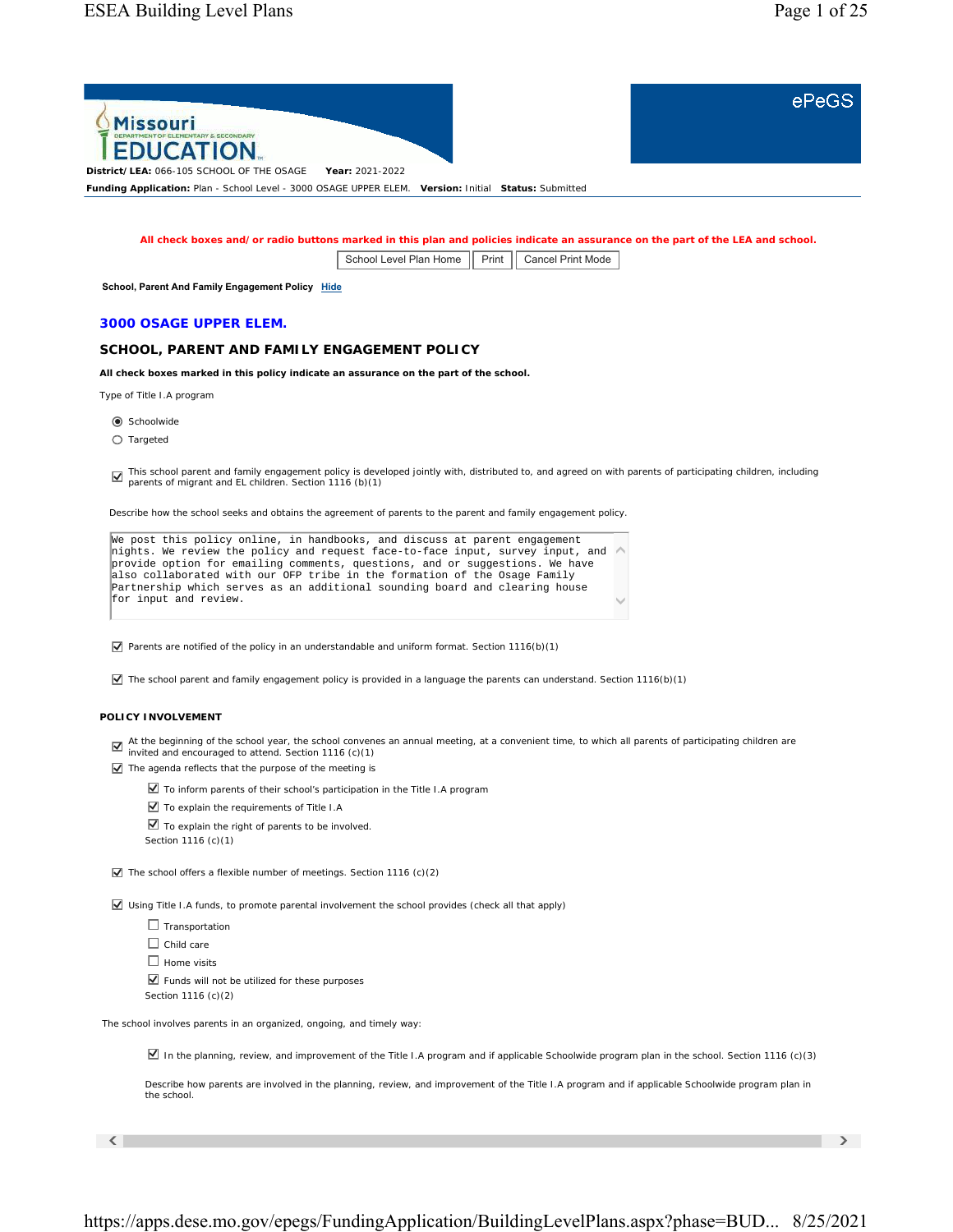| All information is provided to parents for their review and input during<br>parent advisory meetings. |  |  |  |  |  |
|-------------------------------------------------------------------------------------------------------|--|--|--|--|--|
|                                                                                                       |  |  |  |  |  |

In the planning, review, and improvement of the school parent and family engagement policy. *Section 1116 (c)(3)*

Describe how parents are involved in the planning, review, and improvement of the school parent and family engagement policy.

|  |  |  |  | Input is sought from parents via surveys, focus-groups, one-on-one |              |
|--|--|--|--|--------------------------------------------------------------------|--------------|
|  |  |  |  | conversations and via the Osage Family Partnership meetings.       |              |
|  |  |  |  |                                                                    | $\checkmark$ |

The school provides parents of participating children:

Timely information about the Title I.A programs. *Section 1116 (c)(4)(A)*

Describe plans to provide information about the Title I.A programs.

| We post this policy online, in handbooks, and discuss at parent engagement                 |              |
|--------------------------------------------------------------------------------------------|--------------|
| hights. We review the policy and request face-to-face input, survey input, and $\triangle$ |              |
| provide options for emailing comments, questions, and or suggestions. We have              |              |
| also collaborated with our OFP tribe in the formation of the Osage Family                  |              |
| Partnership which serves as an additional sounding board and clearing house                |              |
| for input and review.                                                                      | $\checkmark$ |
|                                                                                            |              |

 $\boxtimes$  A description and explanation of the curriculum in use at the school, the forms of academic assessments that are used to measure progress, and the achievement levels of the MAP assessment.

*Section 1116 (c)(4)(B)*

Describe methods and plans to provide a description and explanation of the curriculum, academic assessments, and MAP achievement levels.

```
\widehat{\phantom{a}}\checkmarkWe send information home via the mail, inclusive of assessment and strengths 
reports. We provide opportunity for face-to-face explanation at scheduled 
family engagement opportunities. September's provides an overview of 
curriculum, digital resources, and IReady assessment suite. This takes place 
during our strengths based parenting night, meet the teacher, and goal setting 
events. Communicating student goals to parents will be a top priority 
especially in iReady reading and Accelerated Reader. In February, we go 
deeper with these same things and provide specific strategies customized for 
each student's strengths. During these discussions, goals are revisited with
the teacher, student, and families. Reflection on growth and areas of 
continued improvement is discussed with families. New goals are set and a 
plan for accomplishing those goals are established by the teacher, student and 
 parent. In the spring we provide an overview and a round up for the year with 
suggested strategies for summer growth. This information is also posted to our 
 website, through Remind, and the superintendent's weekly updates.
```
Opportunities, as appropriate, to participate in decisions relating to the education of their children. *Section 1116 (c)(4)(C)*

Responses to their suggestions as soon as possible. *Section 1116 (c)(4)(C)*

#### **SHARED RESPONSIBILITY FOR HIGH STUDENT ACHIEVEMENT**

#### **School-Parent Compact**

The School-Parent Compact outlines how parents, the entire school staff, and students will share the responsibility for improved student academic achievement and the means by which the school and parents will build and develop a partnership to help children achieve the State's high standards. *Section 1116 (d)*

The school jointly develops with parents of Title I.A served children the school-parent compact.

The school-parent compact will

Describe the ways in which all parents will be responsible for supporting their children's learning. *Section 1116 (d)(1)*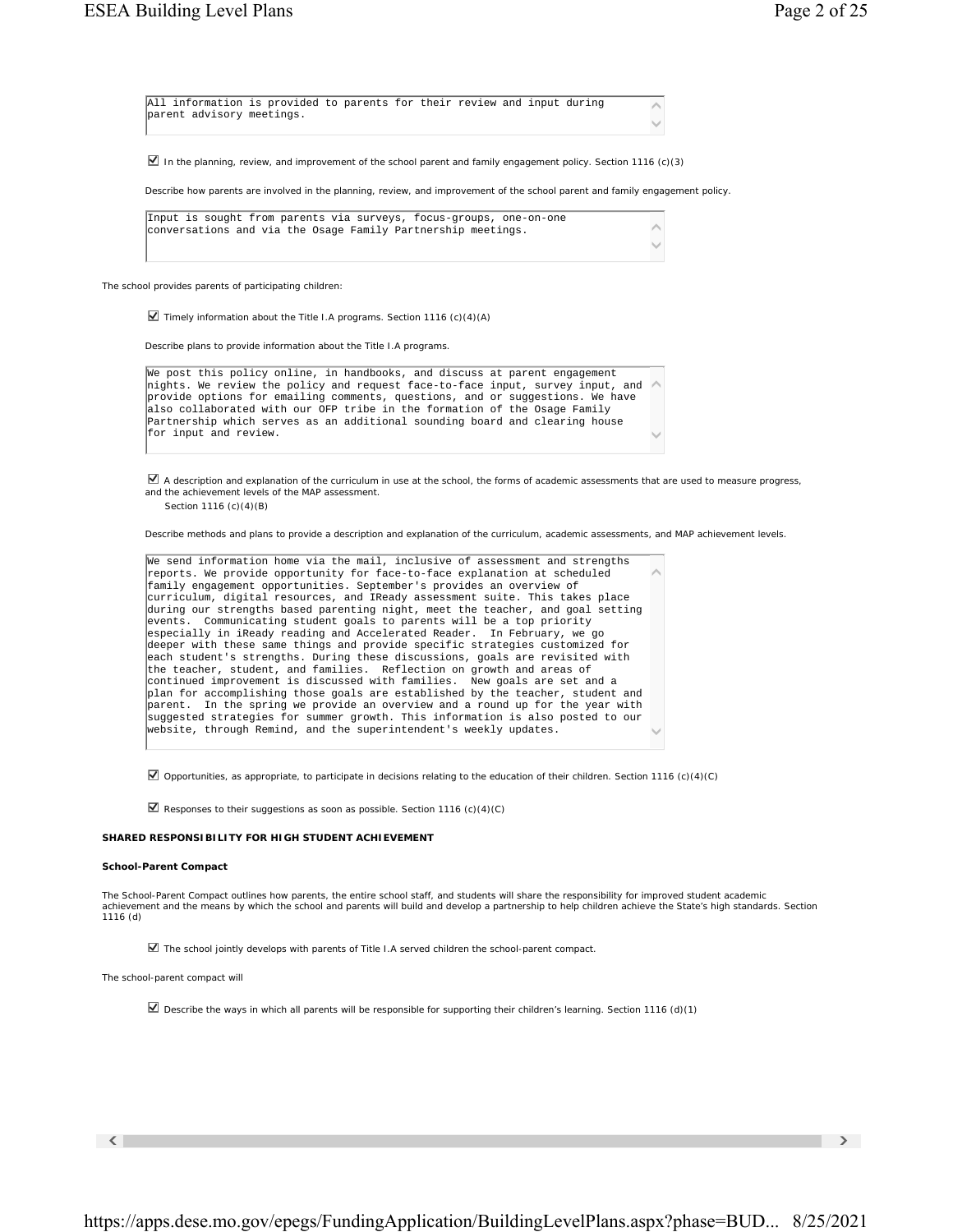$\widehat{\phantom{a}}$  $\checkmark$ 1. Provide a home environment and space that will support and inspire my child to learn. 2. Make sure my child gets adequate sleep and has a healthy diet. 3. Make sure my child is at school on time and attends regularly. 4. Spend time reading with my child every day and help my child begin an ongoing home library. 5. Make a point to find time each day to discuss what my child has learned at school. 6. Communicate and work with teachers and school staff to support and challenge my child academically and socially to be the best that he/she can be

■ Describe the school's responsibility to provide high-quality curriculum and instruction in a supportive and effective learning environment. *Section 1116 (d)(1)*

| 1. Create an effective learning environment to promote high achievement.<br>2. Teach high quality curriculum and instruction |  |
|------------------------------------------------------------------------------------------------------------------------------|--|
| 3. Be aware of strengths and needs of your child.                                                                            |  |
| 4. Reqularly communicate with you on your child's performance.                                                               |  |
| 5. Provide a safe, supportive and effective learning environment where your                                                  |  |
| child will be responsible for his/her own behavior and learning.                                                             |  |
| 6. Respect the differences of all children and their families.                                                               |  |
|                                                                                                                              |  |
|                                                                                                                              |  |
|                                                                                                                              |  |
|                                                                                                                              |  |
|                                                                                                                              |  |
|                                                                                                                              |  |
|                                                                                                                              |  |

 $\blacktriangleright$  Addresses the importance of communication between teachers and parents on an ongoing basis through, at a minimum

- Conducting parent-teacher conferences at least annually, during which the compact shall be discussed
- $\blacksquare$  Issuing frequent reports to parents on their children's progress
- Providing reasonable access to staff, opportunities to volunteer, and observation of classroom activities
- Ensuring regular two-way, meaningful communication between family members and school staff, and, in a language that family members can understand

*Section 1116 (d)(2)(A) (B),(C),(D)*

### **BUILDING CAPACITY FOR INVOLVEMENT**

To ensure effective involvement of parents and to support a partnership among the school, parents, and the community to improve student academic achievement, the school

 $\nabla$  Provides assistance to parents, as appropriate, in understanding

- o the Missouri Learning Standards,
- o the Missouri Assessment Program,
- o local assessments,
- o how to monitor a child's progress, and
- o how to work with educators to improve the achievement of their children. *Section 1116 (e)(1)*

Describe plans to provide assistance.

 $\widehat{\phantom{a}}$  $\checkmark$ School of the Osage begins supporting parents in the year prior to the school year in which the student is enrolled. We meet with parents in the spring at our Time to Rise orientation. We meet with parents in the fall and winter to discuss academic achievement as assessed via the tools stipulated in the BOE approved assessment plan. We explain iReady reports and offer strategies for improvement at home.

Provides materials and training to help parents work with their children to improve achievement. *Section 1116 (e)(2)*

Describe plans to provide materials and training.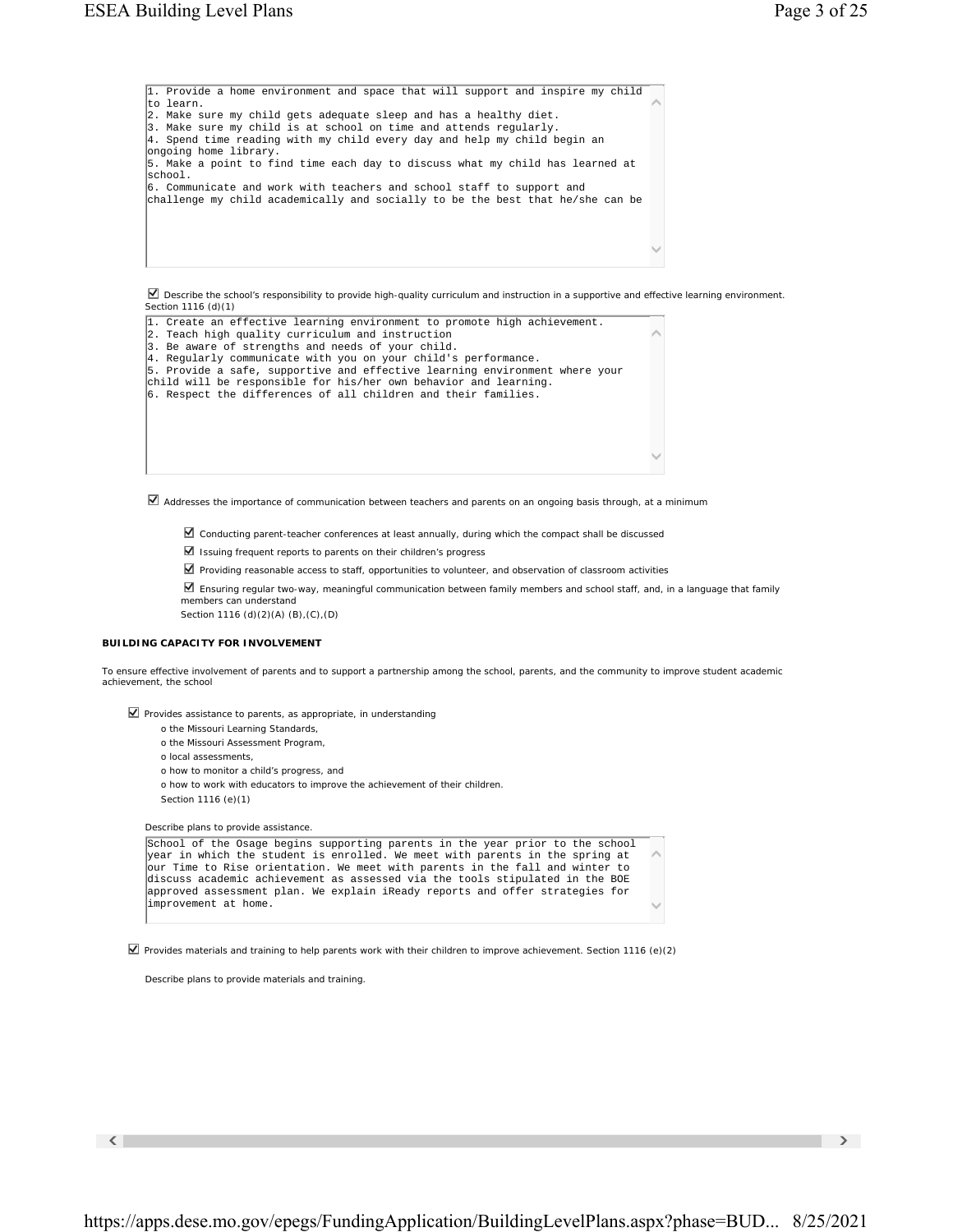| We distribute assessment results for iReady after diagnostics are gathered.                                                                            |  |
|--------------------------------------------------------------------------------------------------------------------------------------------------------|--|
| These results are specifically shared during parent-teacher conferences                                                                                |  |
| providing an opportunity for the parents and teachers to collaborate about                                                                             |  |
| their student's progress and determine next steps for academic achievement.                                                                            |  |
| Ensuring students have a clear understanding of their strengths will help set                                                                          |  |
| student goals. Student goal setting will create a path for accomplishment in                                                                           |  |
| iReady and Accelerated Reader plus communicate to parents with clear                                                                                   |  |
| expectations what students should know, what they already know, and what                                                                               |  |
| academic steps need to be taken for student growth. We work with our Osage                                                                             |  |
| Family Partnership to distribute tools including strengths-based parenting                                                                             |  |
| books. Parents are provided an opportunity during our Strengths-based                                                                                  |  |
| information session to learn about their students top strengths or how to spot                                                                         |  |
| student strengths. Using this strengths based session information the parent                                                                           |  |
| learns how to help use and support their students' strengths. Parents can                                                                              |  |
| choose to participate in a goal setting night where students iReady scores and                                                                         |  |
| Accelerated Reader goals are communicated to parents. During this time,                                                                                |  |
| parents, students, along with guidance from the teacher, create a plan for                                                                             |  |
| steps they can take at home to help reach their goal.                                                                                                  |  |
|                                                                                                                                                        |  |
|                                                                                                                                                        |  |
|                                                                                                                                                        |  |
| Educates teachers, specialized instructional support personnel, principals, and other school leaders, and other staff, with the assistance of parents, |  |
| √ in the value and utility of contributions of parents, and in how to reach out to, communicate with, and work with parents as equal partners,         |  |
| implement and coordinate parent programs, and build ties between parents and the school. Section 1116 (e)(3)                                           |  |
|                                                                                                                                                        |  |
| Describe plans to educate school personnel regarding working with parents.                                                                             |  |
|                                                                                                                                                        |  |

 $\widehat{\phantom{a}}$ Staff is trained at the beginning of each year by our building strengths coach as a way to spot student strengths and how the teachers can capitalize on these strengths in the classroom. We also provide opportunities for staff and parents to participate in a Strengths-Based Parenting Night where they can learn about student strengths. Our strategic plan includes a pillar based upon the standards of the National Parent Teacher Association. We educate our staff on this plan and how to collaborate with parents and students.

To ensure effective involvement of parents and to support a partnership among the school, parents, and the community to improve student academic achievement, the school

To the extent feasible and appropriate, coordinates and integrates parent involvement programs and activities with other Federal, State, and local<br>programs, including public preschool programs, and conducts other activitie in more fully participating in the education of their children. *Section 1116 (e)(4)*

 $\checkmark$ 

Describe plans to coordinate and integrate.

| School of the Osage coordinates and integrates with other federal programs and             |              |
|--------------------------------------------------------------------------------------------|--------------|
| services including LEP. Homeless. immigrant and migrant services. All federal $\;\wedge\;$ |              |
| programs are being coordinated  at Central Office which will increase                      |              |
| efficiency and effectiveness while reducing redundancy and duplication of                  |              |
| services.                                                                                  | $\checkmark$ |
|                                                                                            |              |

 $\Box$  Ensures that information related to school and parent programs, meetings, and other activities is sent to the parents of participating children in a format and, in a language the parents can understand. Section 1116

Provides reasonable support for parental involvement activities under this section as parents may request. *Section 1116 (e)(14)*

#### **Optional additional assurances**

To ensure effective involvement of parents and to support a partnership among the school, parents, and the community to improve student academic achievement, the school: (optional; check if applicable)

- Involves parents in the development of training for teachers, principals, and other educators to improve the effectiveness of parent involvement training. *Section 1116 (e)(6)*
- Provides necessary literacy training from Title I funds if the local educational agency has exhausted all other reasonably available sources of funding for literacy training. *Section 1116 (e)(7)*
- Pays reasonable and necessary expenses associated with local parental involvement activities, including transportation and child care costs, to<br>enable parents to participate in school-related meetings and training sessions
- Trains parents to enhance the involvement of other parents. *Section 1116 (e)(9)*
- Arranges school meetings at a variety of times, or conducts in-home conferences between teachers or other educators, who work directly with participating children, with parents who are unable to attend conferences at school, in order to maximize parental involvement and participation. Adopts and implements model approaches to improving parental involvement. *Section 1116 (e)(10)*

May adopt and implement model approaches to improving parental involvement. *Section 1116 (e)(11)*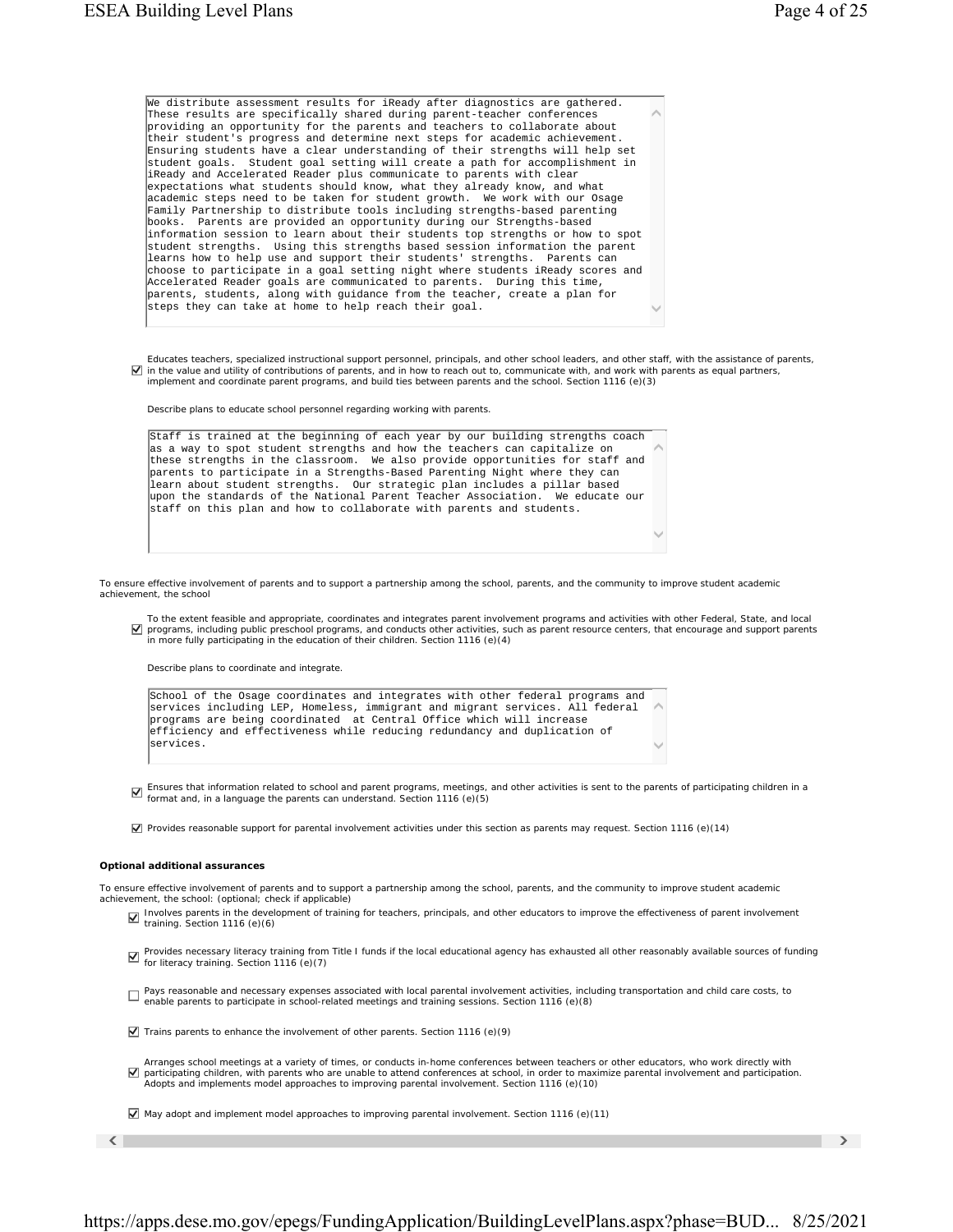Establishes a districtwide parent advisory council to provide advice on all matters related to parental involvement in Title I programs. *Section 1116 (e)(12)*

May develop appropriate roles for community-based organizations and businesses in parent involvement activities. *Section 1116 (e)(13)*

## **ACCESSIBILITY**

In carrying out the parent and family engagement requirements of the Title I program, the school, to the extent practicable,

- $\Box$  Provides opportunities for the informed participation of parents and family members, including:
	- Parent and family members who have limited English proficiency.
	- $\blacksquare$  Parent and family members with disabilities.
	- Parent and family members of migratory children.

Provides information and school reports in a format and, in a language parents understand. *Section 1116 (f)*

 $\langle$  , and the contract of the contract of the contract of the contract of  $\langle$ 

**Comprehensive Needs Assessment Hide**

## **3000 OSAGE UPPER ELEM.**

## **COMPREHENSIVE NEEDS ASSESSMENT (school level)**

*Section 1114(b)(6)*

A comprehensive needs assessment of the entire school has been conducted.

The needs assessment includes analysis of the achievement of students in relation to the Missouri Learning Standards.

Date of Needs Assessment

5/14/2021

## **NEEDS ASSESSMENT: SCHOOL PROFILE**

#### **Student Demographics**

The following data regarding **student demographics** has been collected, retained, and analyzed:

- **Enrollment** (Required)
- Grade level (Required)
- **Z** Ethnicity (Required)
- Attendance (Required)
- Mobility (Required)
- Socioeconomic status (Required)
- Discipline (Required)
- **V** Limited English Proficiency (Required)

Summarize the analysis of data regarding **student demographics**:

Strengths:

| Our student demographic has remained consistent over the past years. While    |              |
|-------------------------------------------------------------------------------|--------------|
| there has been a slight increase in enrollment, there has been no significant |              |
| change in levels of ethnicity or socioeconomic status.                        |              |
|                                                                               | $\checkmark$ |

Weaknesses:

| Our students compromised of socioeconomic status continue to struggle with    |              |
|-------------------------------------------------------------------------------|--------------|
| reading comprehension, particularly in the area of non-fiction text and       |              |
| phonics instruction, at higher rates than the total population. Furthermore,  |              |
| students identified in tier 2 and 3 behaviors continue to intensify resulting |              |
| in a need for continued social emotional learning for students and staff      |              |
| development for staff.                                                        | $\checkmark$ |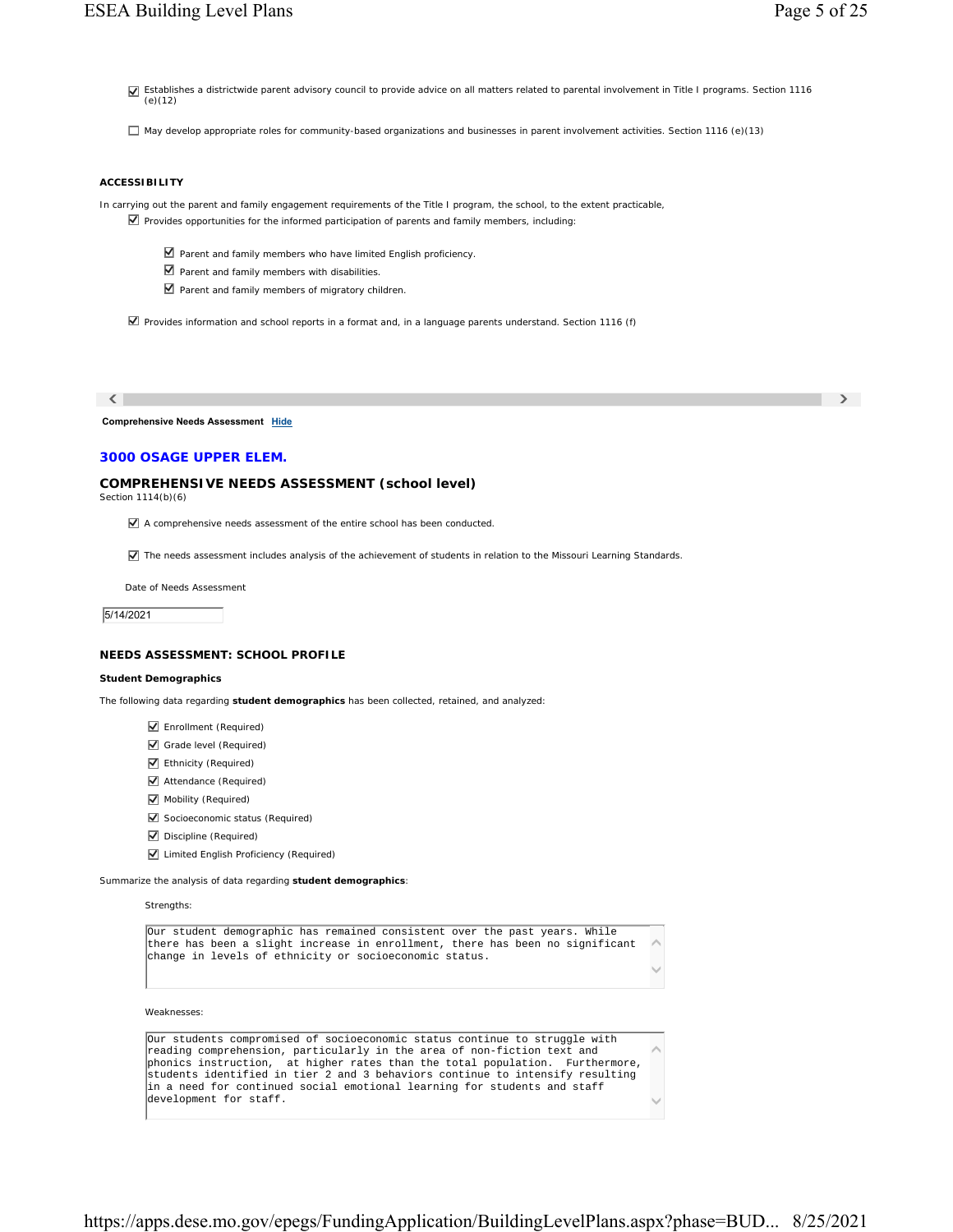Indicate needs related to strengths and weaknesses:

 $\widehat{\phantom{a}}$  $\checkmark$ To support our struggling students, the building will need to increase support services provided to students and teachers. This includes teacher delivery of instruction, prescriptive academic and social interventions analyzation of students assessments, and the advancement of clear student mastery expectations with the development of learning progressions.

#### **Student Achievement**

The following data regarding **student achievement** has been collected, retained, and analyzed:

- MAP results by content area and grade level, including multi-year trends (required)
- MAP results by ESEA Annual Measurable Objective: comparative data showing performance of disadvantaged students against all other meaningful categories of students in the school; comparison of performances of students in v
- Completion rates: promotion/graduation rate, retention rates (if applicable)
- Post-Secondary trends: students attending and/or completing post-secondary schools, students accepted in the armed forces (if applicable)
- Other performance indicators used in analysis:

 $\sim$  $\checkmark$ i-Ready Diagnostic Assessment

Summarize the analysis of data regarding **student achievement**:

Strengths:

|  |  |  |  |  |  |  |  | When comparing building level iReady reading data to national iReady reading  |              |
|--|--|--|--|--|--|--|--|-------------------------------------------------------------------------------|--------------|
|  |  |  |  |  |  |  |  | results, the building is slightly above the national norm for iReady reading. |              |
|  |  |  |  |  |  |  |  |                                                                               | $\checkmark$ |

Weaknesses:

 $\widehat{\phantom{a}}$  $\checkmark$ Not all students are reaching their typical growth goal as measured by iReady. Specifically students who exhibit an achievement gap when entering the grade level. The achievement gap has extended, specifically for students in various subgroups as a result of the pandemic learning loss. Students learning loss was noted as minimal when compared to pre-pandemic data. As a result of this, stagnant learning growth has occurred.

Indicate needs related to strengths and weaknesses:

```
\widehat{\phantom{a}}\checkmarkEnsure targeted interventions support all students growing one full academic 
year in reading and math. Alleviate the subgroup achievement gap with a 
strategic focus on student goal setting in Accelerated Reader and iReady 
reading. Because of this, teachers will need a high level of understanding 
through the development of learning reflects and the facilitation of student 
learning reflection.
```
#### **Curriculum and Instruction**

Data has been collected, retained, and analyzed regarding each of the following factors of **curriculum and instruction** at the school:

- $\nabla$  Learning expectations
- Instructional program
- $\nabla$  Instructional materials
- Instructional technology
- Support personnel

Summarize the analysis of data regarding **curriculum and instruction**:

Strengths:



Weaknesses: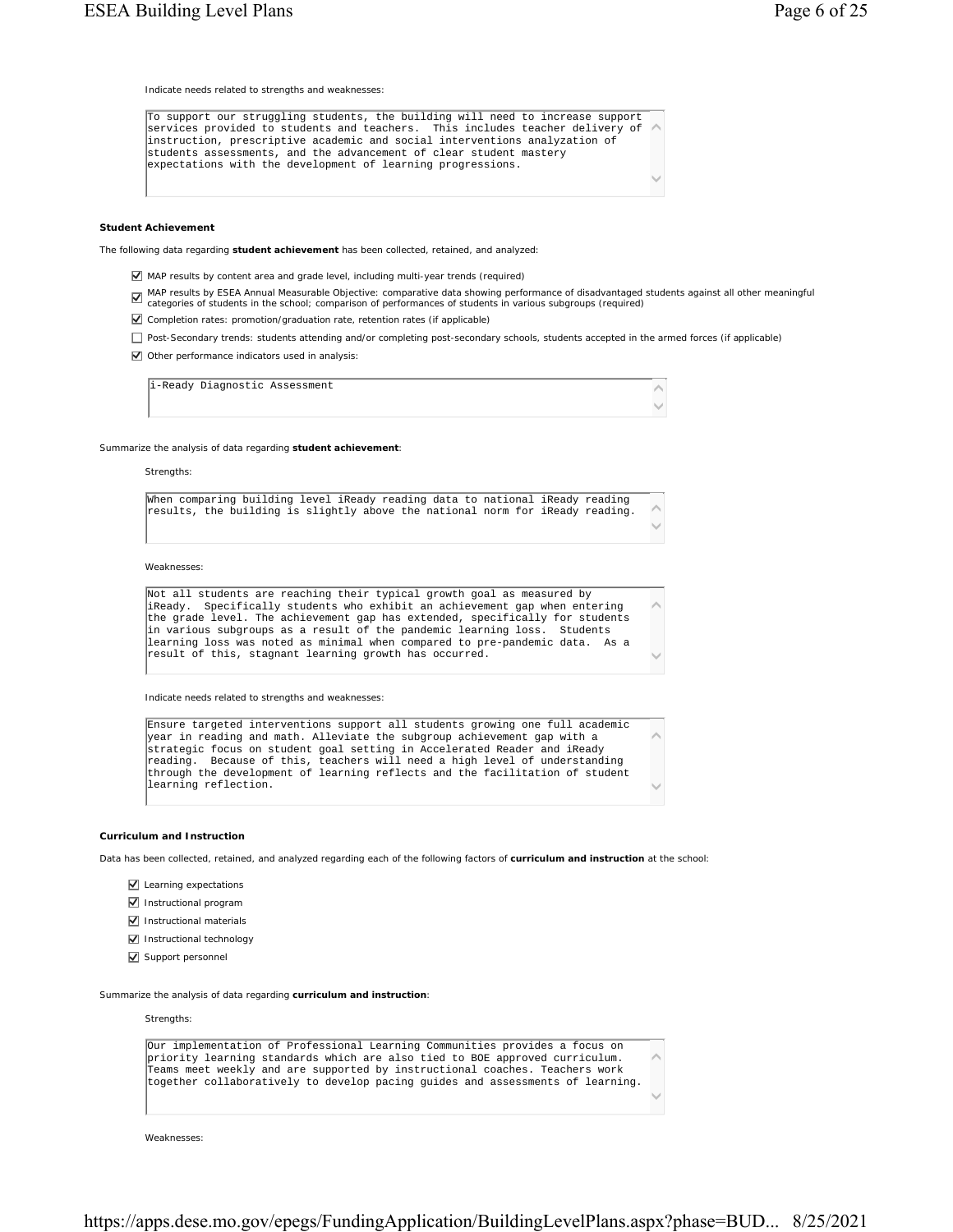$\widehat{\phantom{a}}$  $\checkmark$ Rigor and relevance of deep levels of student understanding with opportunities for students critically thinking is not consistent. A building level framework for writing instruction and teacher support for writing/reading in classroom is inconsistent. Teacher expectations for student mastery of<br>learning targets and priority learning standards are inconsistent. With a learning targets and priority learning standards are inconsistent. partnership through the RPDC, staff can be guided to ensure a consistent message of student mastery for PLO's and learning targets can be clearly communicated.

Indicate needs related to strengths and weaknesses:

 $\widehat{\phantom{a}}$  $\checkmark$ Continued focus and support on developing instructional pacing guides and aligning assessments that are relevant and rigorous. Development of learning progressions will help teachers to have collaborative conversations about academic achievement with students, and families. In addition, the use of canvas as an avenue to navigate instruction for students during all types of instructions. Alignment of strengths-based instruction and strengths-based parenting initiatives to support student achievement are also significant components of the strategy.

#### **High Quality Professional Staff**

Data has been collected, retained, and analyzed regarding each of the following factors of a **high quality professional staff**:

- $\overline{\mathbf{y}}$  Staff preparation
- Core courses taught by appropriately certified teachers
- $\triangledown$  Staff specialists and other support staff
- Staff demographics
- $\sqrt{\phantom{a}}$  School administrators

Summarize the analysis of data regarding **high quality professional staff**:

#### Strengths:

 $\widehat{\phantom{a}}$  $\checkmark$ All principals and teachers participate in high quality professional development plans tailored to individualized growth needs focused around effective impact on student achievement. Strengths-based work is deployed to maximize individual efficacy in terms of meeting the collective mission of the district.

Weaknesses:

 $\widehat{\phantom{a}}$  $\checkmark$ Providing opportunities for our staff to ensure high quality learning during contract time continues to be a struggle for us.

Indicate needs related to strengths and weaknesses:

 $\widehat{\phantom{a}}$  $\checkmark$ District and building leaders will continue to lead high quality staff development and learning opportunities as aligned with our innovative professional development planning tool/menu.

### **Family and Community Engagement**

Data has been collected, retained, and analyzed regarding each of the following factors of **family and community engagement** at the school:

- $\triangledown$  Parental involvement
- **V** Communication with parents
- **V** Policy Involvement
- Parent education
- $\nabla$  Support for special needs and underserved
- $\overline{\mathbf{V}}$  Health services

Summarize the analysis of data regarding **family and community engagement**:

Strengths: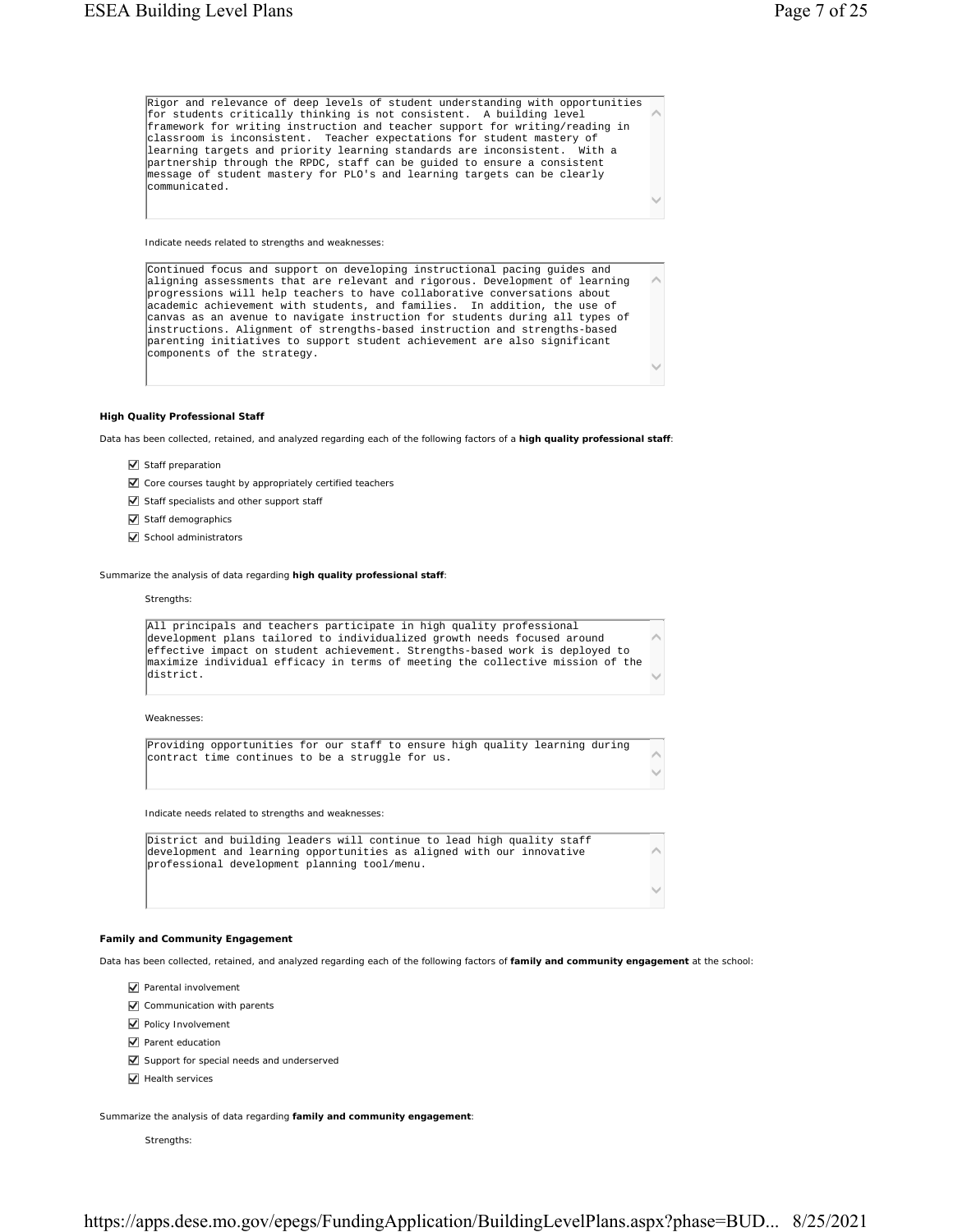$\checkmark$ 

 $\sim$ 

 $\widehat{\phantom{a}}$ Using our Studer Parent Survey, parents indicated they felt their child's learning is a high priority at the school and the would recommend this school to other parents. Parents are provided information on academic performance and personalized strengths. Strengths-based parenting collaboration.

Weaknesses:

 $\widehat{\phantom{a}}$  $\checkmark$ Parents would like more information on strategies on how to grow their strengths and increase their students' academic performance; however, parental attendance is low on provided nights at the Upper Elementary on how to grow your students academically.

Indicate needs related to strengths and weaknesses:

 $\widehat{\phantom{a}}$  $\checkmark$ Enhanced support for use of iReady data by parents and a continuation of how parents can implement and use strengths based parenting in collaboration with the school. Through the use of the Communication Plan developed for the 20-21 school year, teachers will be asked to contact parents monthly regarding their students progress throughout the year.

#### **School Context and Organization**

Data has been collected, retained, and analyzed regarding each of the following factors of **school context and organization** at the school:

- $\nabla$  School mission/vision
- $\sqrt{\phantom{a}}$  Average class size
- School climate
- $\nabla$  Management and governance
- $\triangledown$  Student discipline policy

Summarize the analysis of data regarding **school context and organization**:

#### **Strengths:**

| We utilize our PBIS data as a way to monitor student discipline. In addition,<br>teachers complete a school safety survey sponsored by PBIS which is used to<br>measure the climate and safety of the building. Each year the staff is asked<br>to complete a NEE Principal Survey and Studer employee engagement survey.<br>This information is used to monitor the school climate, mission/vision, and |  |
|----------------------------------------------------------------------------------------------------------------------------------------------------------------------------------------------------------------------------------------------------------------------------------------------------------------------------------------------------------------------------------------------------------|--|
| lgovernance/management.                                                                                                                                                                                                                                                                                                                                                                                  |  |
| Weaknesses:                                                                                                                                                                                                                                                                                                                                                                                              |  |
| Protocols and consistent implementation for feedback relative to academic<br>rigor and individualized learning is needed.                                                                                                                                                                                                                                                                                |  |

Indicate needs related to strengths and weaknesses:

 $\widehat{\phantom{a}}$  $\checkmark$ The building principals and instructional coach will continue to evaluate student strength data and student learning data to provide support for staff to have structures to consistently and rigorously advanced student achievement for all students, particularly relative to reading comprehension. Panorama will be used to survey students to identify social emotional needs of students and prescribed interventions. Professional development for teachers and administrators will be needed.

### **NEEDS ASSESSMENT: IDENTIFYING PRIORITIES**

"In most schools, conducting a comprehensive needs assessment will result in the identification of a large number of issues that could be addressed to improve the achievement of students. However, no school should attempt to address every identified need in a single year. Most planning experts suggest that schools prioritize their major issues and address no more than three of the most important…" (Designing Schoolwide Programs Non-Regulatory Guidance, March 2006)

List and number, in order of priority, the critical needs identified in the school profile.

|    | Prioritized needs |
|----|-------------------|
| hi |                   |

https://apps.dese.mo.gov/epegs/FundingApplication/BuildingLevelPlans.aspx?phase=BUD... 8/25/2021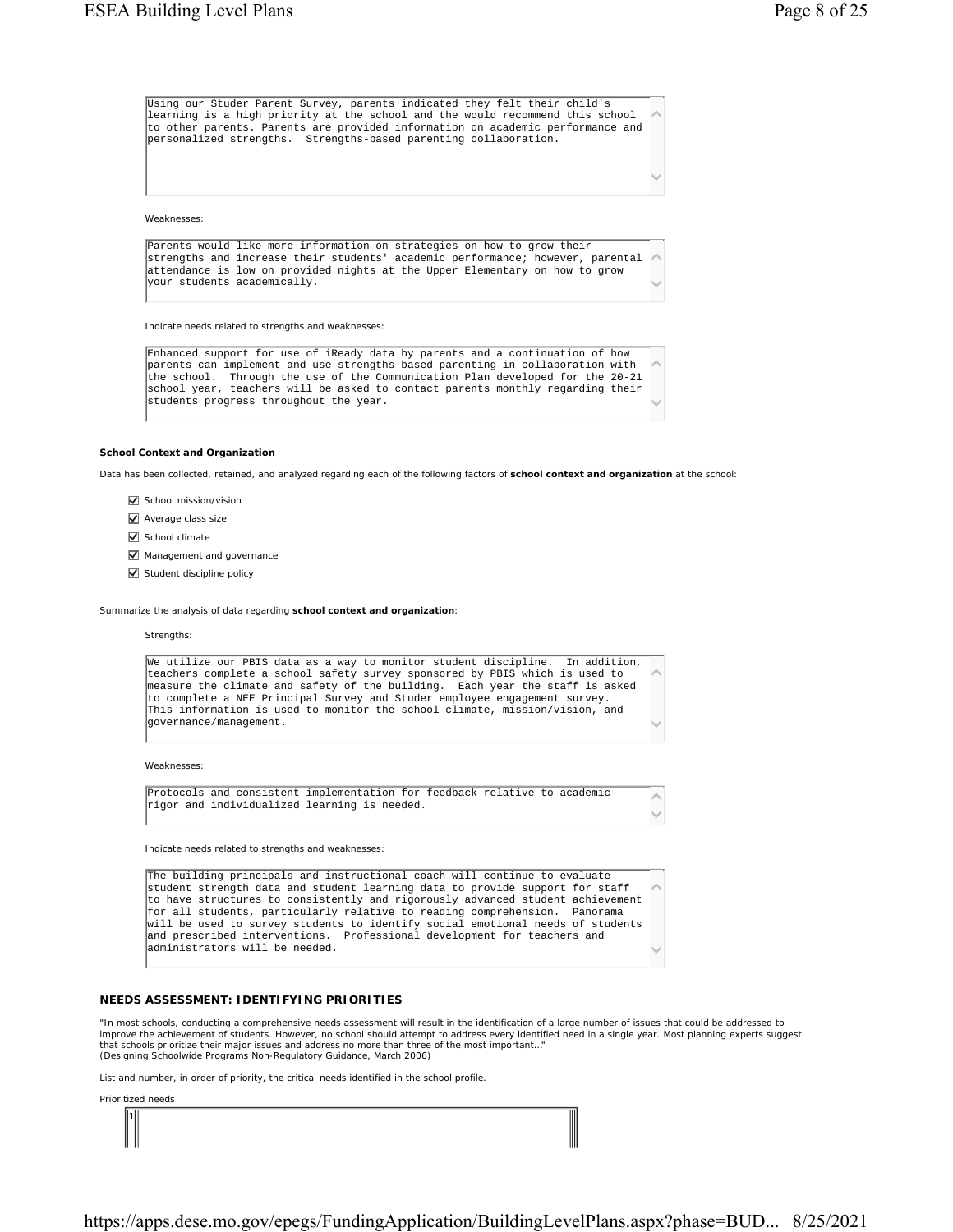| All students will grow one full academic year in reading.                                                                         |  |
|-----------------------------------------------------------------------------------------------------------------------------------|--|
| All students will be able to articulate their reading<br>goal/strength and explain how they are going to accomplish this<br>qoal. |  |
|                                                                                                                                   |  |
| 90% of students will attend school 90% of the time.                                                                               |  |

### Schoolwide Program Hide

# **3000 OSAGE UPPER ELEM.**

# **SCHOOLWIDE PROGRAM**

**All check boxes marked in this policy indicate an assurance on the part of the school.**

This Schoolwide Program Plan is developed with the involvement of parents and other members of the community to be served and individuals who will carry out the plan. *Section 1114 (b)(2)*

| Schoolwide Program Plan Development |                                           |                      |  |  |
|-------------------------------------|-------------------------------------------|----------------------|--|--|
| <b>Team Member</b>                  |                                           |                      |  |  |
|                                     | Team Member<br>Team Member Role<br>Name   |                      |  |  |
|                                     | Parent                                    | <b>Windy Borders</b> |  |  |
| $\parallel$ <sub>2</sub>            | Jordan Robertson<br>Teacher               |                      |  |  |
| 13                                  | Chris Wolf<br>Principal                   |                      |  |  |
| $\vert\vert_4\vert$                 | Shantel Newhart<br>Parent<br>$\checkmark$ |                      |  |  |
| Plan Development Meeting Dates      |                                           |                      |  |  |
|                                     | 05/14/2021<br>Meeting Date                |                      |  |  |

# **COORDINATION WITH OTHER FEDERAL, STATE, AND LOCAL PROGRAMS**

*Sections 1112(a)(1)(B), 1114(b)(5)*

This plan has been developed, if appropriate and applicable, in coordination with other Federal, State, and local services, resources, and programs.

Mark all programs that will be coordinated and integrated as part of the development of the Consolidated Federal Programs plan

|                   | Coordination with Other Federal Programs |                           |                            |  |  |
|-------------------|------------------------------------------|---------------------------|----------------------------|--|--|
|                   | <b>Federal Titles/Acts</b>               | Program<br>Representative | Representative<br>Role     |  |  |
|                   | Title II.A $\vee$                        | <b>Holly Birdsley</b>     | Director of Federal Progr  |  |  |
| 12                | Title IV.A $\vee$                        | Laura Nelson              | Director of Federal Progr  |  |  |
| $\ $ <sub>3</sub> | Spec. Ed. Part B Entitlement V           | Rachel Bullock            | Director of Special Educal |  |  |

## **STRATEGIES TO ADDRESS SCHOOL NEEDS** *Section 1114 (b)(7)(A)*

 $\Box$  The following strategies will be implemented to address prioritized school needs: (check all that apply)

## **Supplemental instruction**

| Subject areas and grade levels to be served (mark all that apply) |                                                                                                                                                                                                                                                                      |  |
|-------------------------------------------------------------------|----------------------------------------------------------------------------------------------------------------------------------------------------------------------------------------------------------------------------------------------------------------------|--|
| Math                                                              | $\mathsf{I}_{\mathsf{K}} \mathrel{\square}_1 \mathrel{\square}_2 \mathrel{\square}_3 \mathrel{\square}_4 \mathrel{\square}_5 \mathrel{\square}_6 \mathrel{\square}_7 \mathrel{\square}_8 \mathrel{\square}_9 \mathrel{\square}_1_0 \mathrel{\square}_1_1 \mathsf{I}$ |  |
| Reading                                                           | $\vert\vert_{\mathsf{K}} \Box$ 1 \Box                                                                                                                                                                                                                                |  |
| 局岸                                                                |                                                                                                                                                                                                                                                                      |  |

 $\sim$  35  $\sim$  35  $\sim$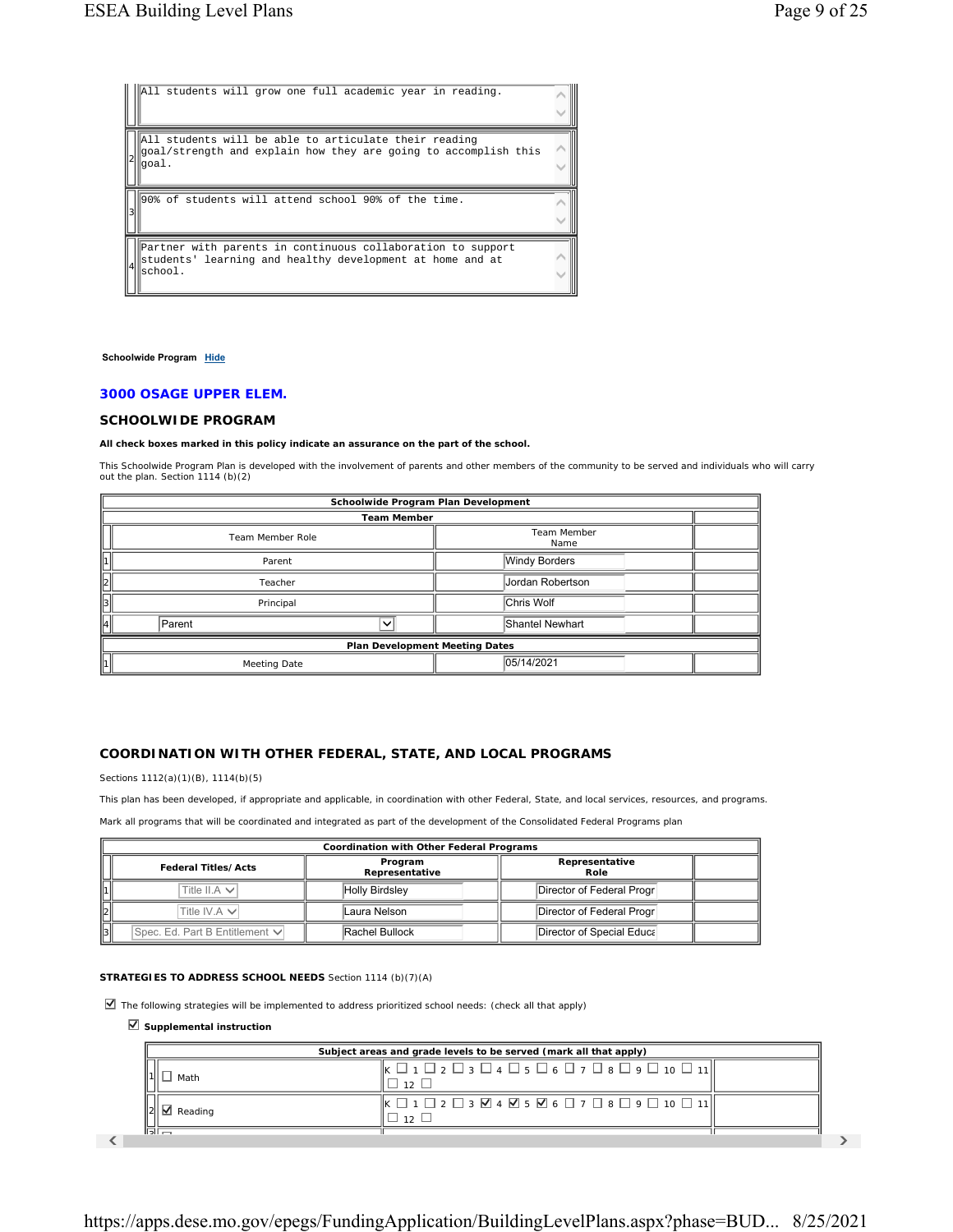|         | $\Vert$ K $\Box$ 1 $\Box$ 2 $\Box$ 3 $\Box$ 4 $\Box$ 5 $\Box$ 6 $\Box$ 7 $\Box$ 8 $\Box$ 9 $\Box$ 10 $\Box$ 11 $\Vert$<br>$+1121$ |  |
|---------|-----------------------------------------------------------------------------------------------------------------------------------|--|
| Science | $\Vert K \Box 1 \Box 2 \Box 3 \Box 4 \Box 5 \Box 6 \Box 7 \Box 8 \Box 9 \Box 10 \Box 11 \Vert$<br>1121                            |  |
| Other   | $\vert\vert_{\mathsf{K}} \Box$ 1 \Box                                                                                             |  |

Delivery of Title I funded supplemental instruction services

 $\Box$  Preschool

■ Pull out/resource classroom

 $\nabla$  Push in/regular classroom

Summer School

Tutoring (before-or-after-school)

 $\Box$  Other

| Instructional personnel                         |                 |                   |        |  |
|-------------------------------------------------|-----------------|-------------------|--------|--|
|                                                 | <b>Teachers</b> | Paraprofessionals | Others |  |
| Supplemental Reading                            |                 |                   |        |  |
| Supplemental English Language<br><b>I</b> IArts |                 |                   |        |  |
| Supplemental Mathematics                        |                 |                   |        |  |
| Supplemental Science                            |                 |                   |        |  |
| 1 Other                                         |                 |                   |        |  |

 $\overline{\wedge}$  $\overline{\vee}$ 

**Class size reduction**

| $\Box$ Grade Levels | $K \Box 1 \Box 2 \Box 3 \Box 4 \Box 5 \Box 6 \Box 7 \Box 8 \Box 9 \Box 10 \Box 11 \Box 12 \Box$                                                               |
|---------------------|---------------------------------------------------------------------------------------------------------------------------------------------------------------|
|                     | $\Box$ Reading Instruction Only $\Bbbk$ $\Box$ 1 $\Box$ 2 $\Box$ 3 $\Box$ 4 $\Box$ 5 $\Box$ 6 $\Box$ 7 $\Box$ 8 $\Box$ 9 $\Box$ 10 $\Box$ 11 $\Box$ 12 $\Box$ |
|                     | $\boxed{\Box \text{ Math Instruction Only }} \boxed{\text{K} \Box 1 \Box 2 \Box 3 \Box 4 \Box 5 \Box 6 \Box 7 \Box 8 \Box 9 \Box 10 \Box 11 \Box 12 \Box}$    |

**Professional Learning Communities**

**Schoolwide Positive Behavior Support**

**Response to Intervention**

**Other**

The strategies will (mark all that apply)

Provide opportunities for all children, including subgroups of students, to meet the challenging Missouri Learning Standards.

### Description of how strategy/strategies will provide

 $\widehat{\phantom{a}}$  $\checkmark$ Students will participate in targeted instruction designed to meet their needs. Data will be collected and reviewed to identify students who need academic support. Data is discussed during PLC's to identify instructional opportunities for students along with instructional improvements. This support will be provided during tier one instruction and tier two instruction. The implementation of readers workshop and writers workshop framework for instructional practices will be implemented into classroom structures. The use of guided reading groups and leveled reading materials will help to meet the needs of students at their independent and instructional reading levels to support student comprehension. Grade levels meet with the instructional coach as a determinate for instructional planning purposes for classroom instruction. During PLC time teachers will work with Mark Clements from RPDC to reform grading practices, develop cognitive outcomes through developing grading criteria, and implement proficiency scales for PLO's. Using iReady diagnostic results and the iReady toolbox, teachers can access student data which then has prescripted lessons dedicated to helping the teacher with interventions for students based upon the students skill level.

 $\nabla$  Use methods and instructional strategies that strengthen the academic program in the school.

( Description of how strategy/strategies will strengthen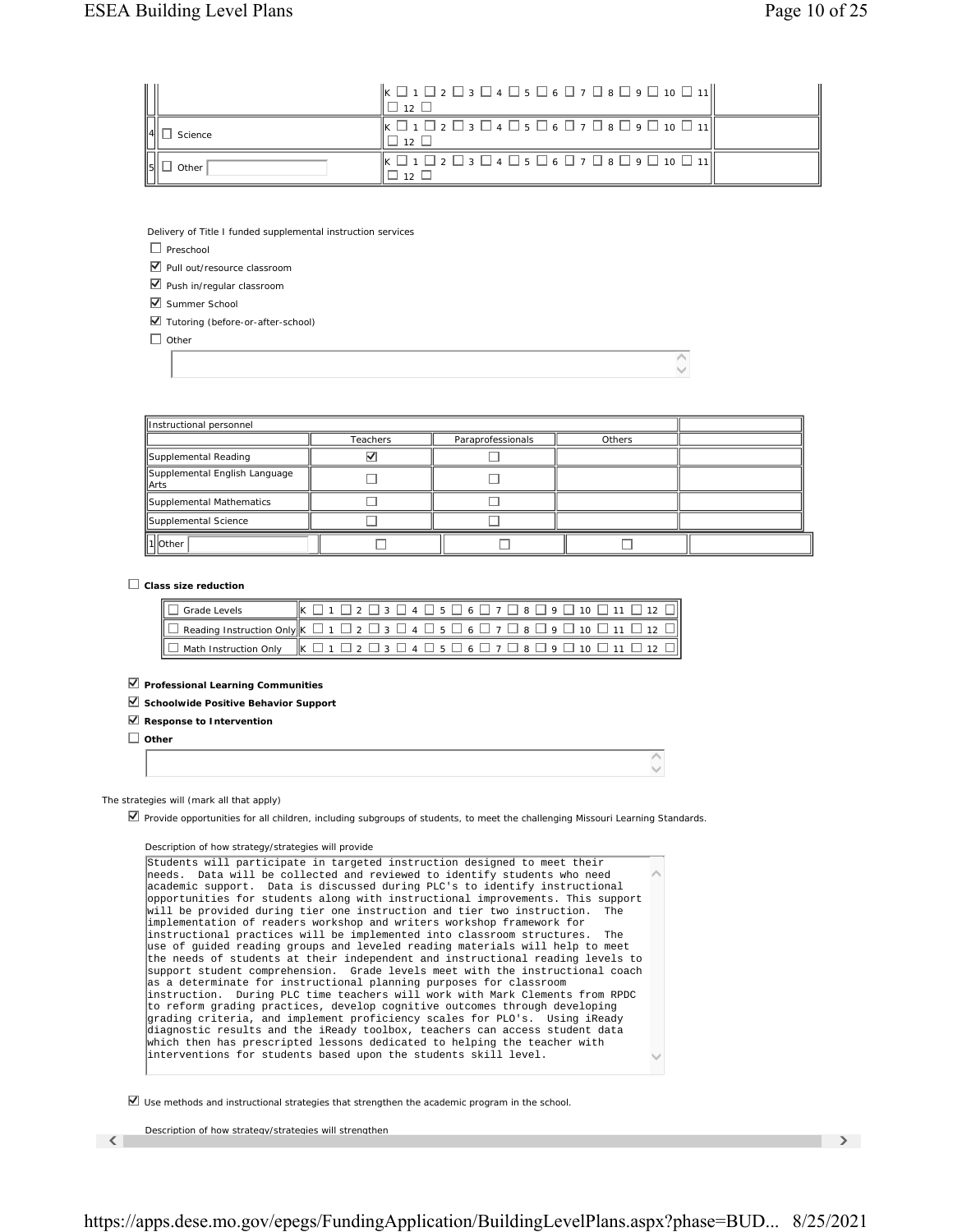| Building wide reader's workshop has been implemented and continues to be<br>supported via professional development and targeted instructional feedback<br>geared towards ensuring student growth. In collaboration with the building<br>principals, instructional coaches, and classroom teachers a continued<br>framework for the development of focus on developing a framework for writers<br>workshop focused on developing writers in all content areas. In addition the<br>utilization of standards based grading will allow for the analyzation of<br>student growth expectations. When proficiency scales are developed through<br>collaboration, teachers have a consistent message to students and parents that<br>communicate what student mastery looks like for the standards. Teachers will<br>communicate where students academic achievement level stands and what steps<br>the student, parent, and teacher need to take to master the goal. |  |
|---------------------------------------------------------------------------------------------------------------------------------------------------------------------------------------------------------------------------------------------------------------------------------------------------------------------------------------------------------------------------------------------------------------------------------------------------------------------------------------------------------------------------------------------------------------------------------------------------------------------------------------------------------------------------------------------------------------------------------------------------------------------------------------------------------------------------------------------------------------------------------------------------------------------------------------------------------------|--|
| Increase the amount of learning time                                                                                                                                                                                                                                                                                                                                                                                                                                                                                                                                                                                                                                                                                                                                                                                                                                                                                                                          |  |
| $\Box$ Extended school year                                                                                                                                                                                                                                                                                                                                                                                                                                                                                                                                                                                                                                                                                                                                                                                                                                                                                                                                   |  |
| $\Box$ Before-and/or after-school programs                                                                                                                                                                                                                                                                                                                                                                                                                                                                                                                                                                                                                                                                                                                                                                                                                                                                                                                    |  |
| $\blacksquare$ Summer program                                                                                                                                                                                                                                                                                                                                                                                                                                                                                                                                                                                                                                                                                                                                                                                                                                                                                                                                 |  |
| $\blacksquare$ Other                                                                                                                                                                                                                                                                                                                                                                                                                                                                                                                                                                                                                                                                                                                                                                                                                                                                                                                                          |  |
| Tutoring- extended tutoring using interventions and iReady, Panorama data to<br>specifically target students who need additional support academically or<br>emotionally.                                                                                                                                                                                                                                                                                                                                                                                                                                                                                                                                                                                                                                                                                                                                                                                      |  |
| $\blacksquare$ Help provide an enriched and accelerated curriculum                                                                                                                                                                                                                                                                                                                                                                                                                                                                                                                                                                                                                                                                                                                                                                                                                                                                                            |  |
| Description of how strategy will provide                                                                                                                                                                                                                                                                                                                                                                                                                                                                                                                                                                                                                                                                                                                                                                                                                                                                                                                      |  |
| Students will be provided additional instructional strategies based on needs.                                                                                                                                                                                                                                                                                                                                                                                                                                                                                                                                                                                                                                                                                                                                                                                                                                                                                 |  |

Activities that address the needs of those at risk of not meeting the Missouri Learning Standards will include (mark all that apply)

Address the needs of all children in the school, but particularly the needs of those at risk of not meeting the Missouri Learning Standards

| Students will be provided additional doses of instruction via a reading<br>interventionist. At risk students will be targeted through after school<br>tutoring as well. |  |
|-------------------------------------------------------------------------------------------------------------------------------------------------------------------------|--|
| Activities will (mark all that apply)                                                                                                                                   |  |
| $\blacksquare$ Improving students' skills outside the academic subject areas                                                                                            |  |
| $\blacksquare$ Counseling                                                                                                                                               |  |
| School-based mental health programs                                                                                                                                     |  |
| Specialized instructional support services                                                                                                                              |  |
| $\blacksquare$ Mentoring services                                                                                                                                       |  |
| П.<br>Other                                                                                                                                                             |  |
|                                                                                                                                                                         |  |
|                                                                                                                                                                         |  |
| Helping students prepare for and become aware of opportunities for postsecondary education and the workforce                                                            |  |
| $\Box$ Career/technical education programs                                                                                                                              |  |
| $\Box$ Access to coursework to earn postsecondary credit                                                                                                                |  |
| <b>Advanced Placement</b>                                                                                                                                               |  |
| International Baccalaureate                                                                                                                                             |  |
| Dual or concurrent enrollment                                                                                                                                           |  |
| $\Box$ Early college high schools                                                                                                                                       |  |
|                                                                                                                                                                         |  |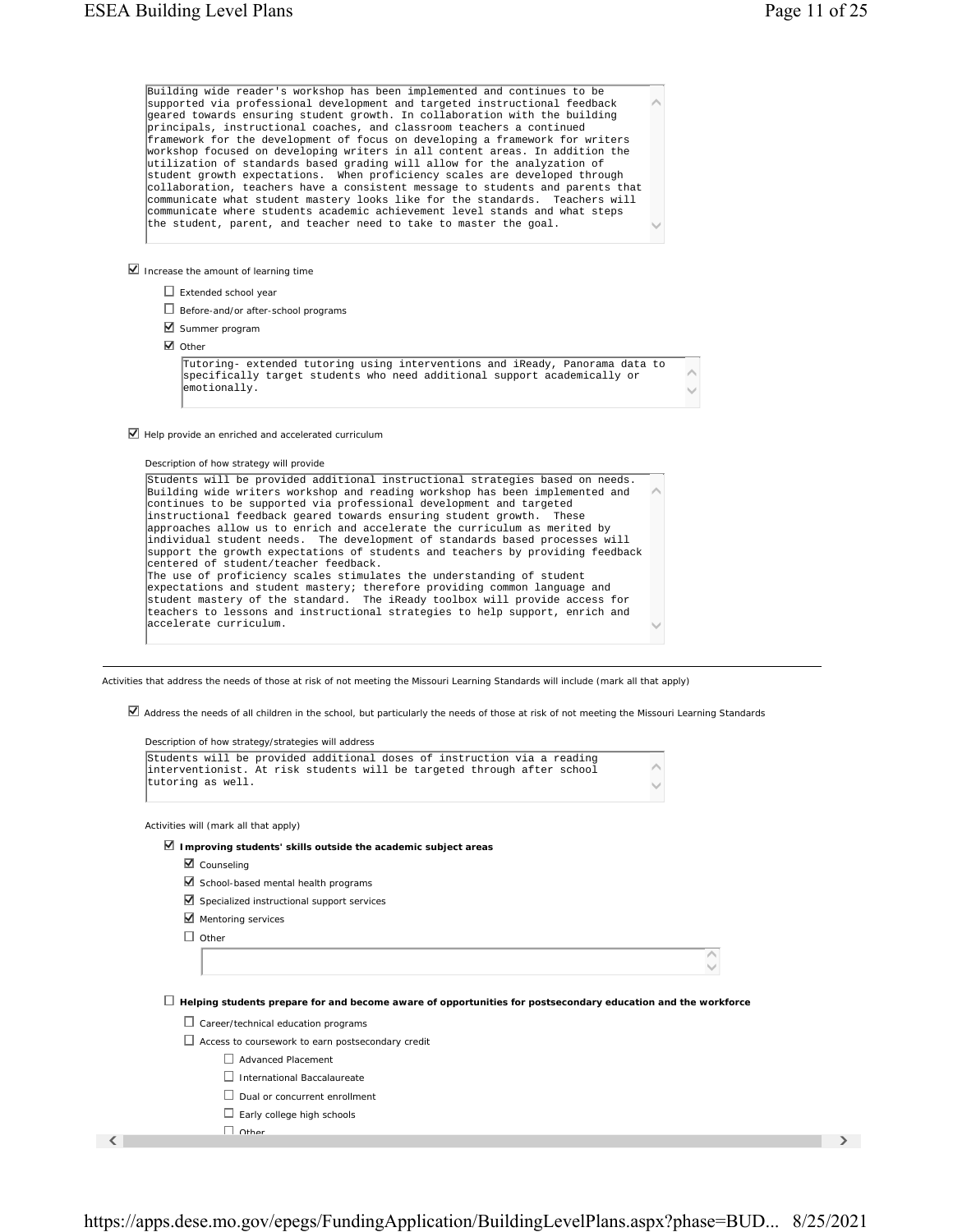| Implementing a schoolwide tiered model to prevent and address problem behavior, and early intervening services |                                                                                                                                                                 |  |
|----------------------------------------------------------------------------------------------------------------|-----------------------------------------------------------------------------------------------------------------------------------------------------------------|--|
|                                                                                                                | ■ Providing professional development and other activities for teachers, paraprofessionals, and other school personnel to<br>improve instruction and use of data |  |
|                                                                                                                | ◘ Delivery of professional development services                                                                                                                 |  |
| $\blacksquare$ Instructional coach                                                                             |                                                                                                                                                                 |  |
|                                                                                                                | Teaching methods coach                                                                                                                                          |  |
| $\Box$ Third party contract                                                                                    |                                                                                                                                                                 |  |
| $\Box$ Other                                                                                                   |                                                                                                                                                                 |  |
|                                                                                                                | Λ                                                                                                                                                               |  |
|                                                                                                                | $\blacksquare$ Professional development activities that address the prioritized needs                                                                           |  |
|                                                                                                                | Describe activities                                                                                                                                             |  |
|                                                                                                                | Standards based grading/collaborative coach                                                                                                                     |  |
|                                                                                                                |                                                                                                                                                                 |  |
|                                                                                                                |                                                                                                                                                                 |  |
|                                                                                                                | $\Box$ Recruiting and retaining effective teachers, particularly in high need subjects                                                                          |  |
| Describe activities                                                                                            |                                                                                                                                                                 |  |
|                                                                                                                |                                                                                                                                                                 |  |
|                                                                                                                |                                                                                                                                                                 |  |
|                                                                                                                | $\Box$ Assisting preschool children in the transition from early childhood education programs to local elementary school programs                               |  |
| Describe activities                                                                                            |                                                                                                                                                                 |  |
|                                                                                                                |                                                                                                                                                                 |  |
|                                                                                                                |                                                                                                                                                                 |  |
| SCHOOLWIDE POOL FUNDING<br>Section 1114 (b)(7)(B)                                                              | $\Box$ Funds for this program will be consolidated with other State, local and Federal programs.                                                                |  |
|                                                                                                                | Mark all program funds that will be consolidated in the schoolwide pool.                                                                                        |  |
| $\Box$ Title I.A (required)                                                                                    |                                                                                                                                                                 |  |
| State and Local Funds (required)                                                                               |                                                                                                                                                                 |  |
| $\Box$ Title I School Improvement (a)                                                                          |                                                                                                                                                                 |  |
| Title I.C Migrant                                                                                              |                                                                                                                                                                 |  |
| Title I.D Delinquent                                                                                           |                                                                                                                                                                 |  |
| $\Box$ Title II.A                                                                                              |                                                                                                                                                                 |  |
| $\Box$ Title III EL                                                                                            |                                                                                                                                                                 |  |
| $\Box$ Title III Immigrant                                                                                     |                                                                                                                                                                 |  |
| $\Box$ Title IV.A                                                                                              |                                                                                                                                                                 |  |
| $\Box$ Title V.B                                                                                               |                                                                                                                                                                 |  |
| $\Box$ School Improvement Grant (g) (SIG)                                                                      |                                                                                                                                                                 |  |
| Spec. Ed. State and Local Funds                                                                                |                                                                                                                                                                 |  |
| Spec. Ed. Part B Entitlement                                                                                   |                                                                                                                                                                 |  |
| Perkins Basic Grant - Postsecondary                                                                            |                                                                                                                                                                 |  |
| Perkins Basic Grant - Secondary                                                                                |                                                                                                                                                                 |  |
| $\Box$ Workforce Innovation and Opportunity Act                                                                |                                                                                                                                                                 |  |
| $\Box$ Head Start                                                                                              |                                                                                                                                                                 |  |
| McKinney-Vento                                                                                                 |                                                                                                                                                                 |  |
| $\Box$ Adult Education and Family Literacy                                                                     |                                                                                                                                                                 |  |
| $\Box$ Others                                                                                                  |                                                                                                                                                                 |  |
|                                                                                                                |                                                                                                                                                                 |  |
| ≺                                                                                                              |                                                                                                                                                                 |  |

https://apps.dese.mo.gov/epegs/FundingApplication/BuildingLevelPlans.aspx?phase=BUD... 8/25/2021